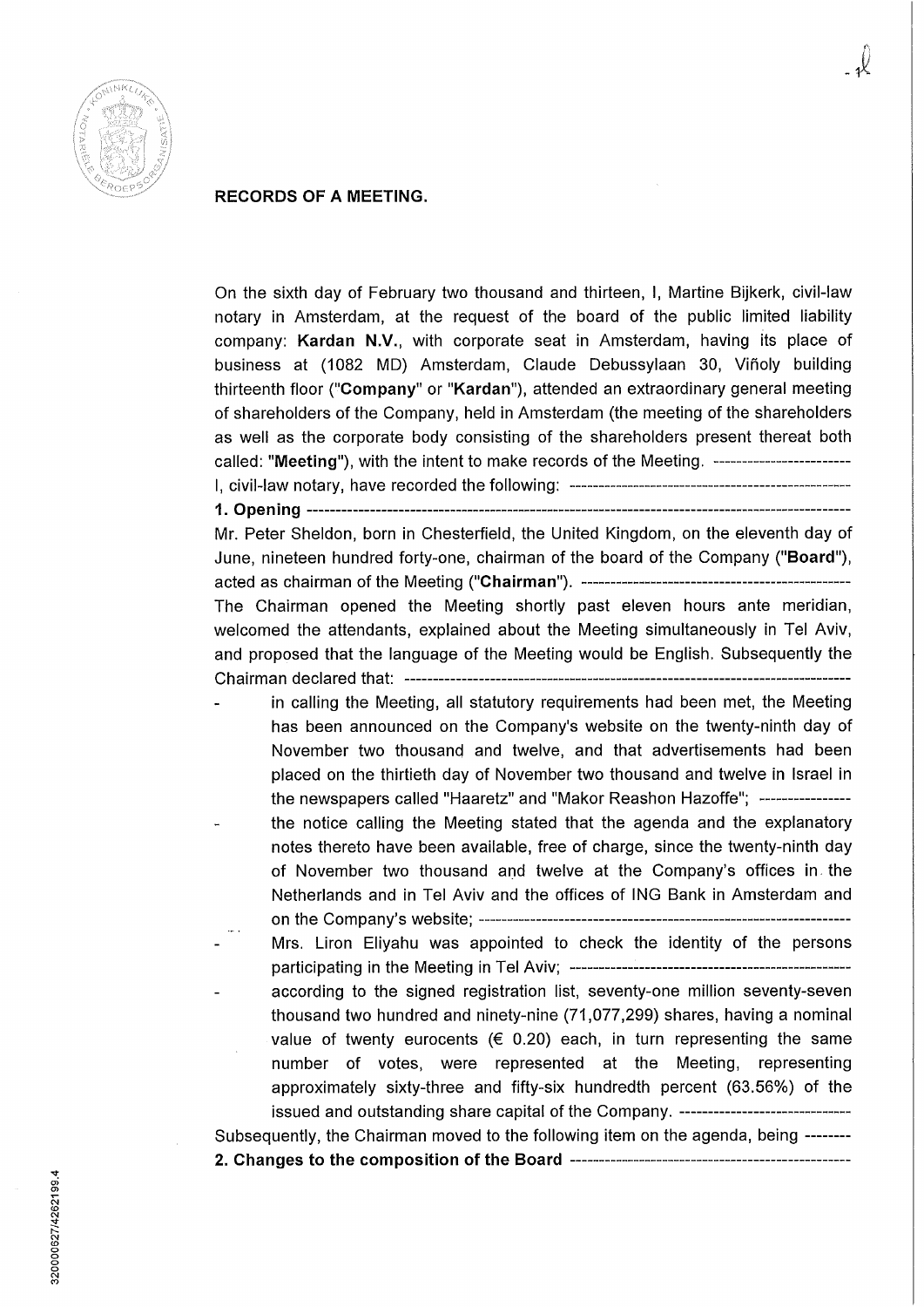

The Chairman explained that the Board is of the unanimous view that the composition of the Board would be improved by appointing four new members, two of whom are major shareholder of the Company and two other highly experienced professionals. Each proposai was dealt with separately:

a. Appointment of Mr. C. van den Bos as non-executive member of the Board It was proposed to appoint Mr. Van den Bos for a term of four years, ending on the annual general meeting to be held in two thousand and seventeen. The Chairman noted that Mr. Van den Bos is an experienced business professional with a background in the insurance sector, whose background has been set out in more detail in the explanatory notes to the agenda of the Meeting. Mr. Van den Bos currently does not hold shares in the capital of the Company. ----------------------------------There being no questions, the proposai was adopted.

b. Appointment of Mrs. E. Seinstra as non-executive member of the Board --------------

It was proposed to appoint Mrs. Seinstra for a term of four years, ending on the annual general meeting to be held in two thousand and seventeen. The Chairman noted that Mrs. Seinstra has a legal background and has broad experience with international regulated companies. Mrs. Seinstra's experience complements the knowiedge currently present in the Board, as has been set out in more detail in the explanatory notes to the agenda of the Meeting. Mrs. Seinstra currently does not hold shares in the capital ofthe Company.

There being no questions, the proposai was adopted.

c. Appointment of Mr. Y. Grunfeld as non-executive member of the Board --------------

It was proposed to appoint Mr. Grunfeld for a term of four years, ending on the annual general meeting to be held in two thousand and seventeen. The Chairman noted that Mr. Grunfeld has extensive knowiedge of the Company's business and has a long-term involvement in the Company, as has been set out in the explanatory notes to the agenda of the Meeting. Mr. Grunfeld holds approximately nineteen and eighty-seven hundredth per cent (19.87%) of the issued capital of the Company. ------There being no questions, the proposai was adopted.

d. Appointment of Mr. E. Rechter as non-executive member of the Board ----------------It was proposed to appoint Mr. Rechter for a term of four years, ending on the annual general meeting to be held in two thousand and seventeen. The Chairman noted that Mr. Rechter has extensive knowiedge of the Company's business and has a longterm involvement in the Company, as has been set out in the explanatory notes to the agenda of the Meeting. Mr. Rechter holds approximately three and sixty-seven hundredth per cent (3.67%) of the issued capital of the Company. ---------------------------

There being no questions, the proposai was adopted.

**3. Remuneration** 

a. Determination revised incentive plan CEO The Chairman proposed to amend the exercise price of Mr. Oren's option package to

six new Israëli shekels and one hundred and thirty-six agorot (NIS 6.136) per share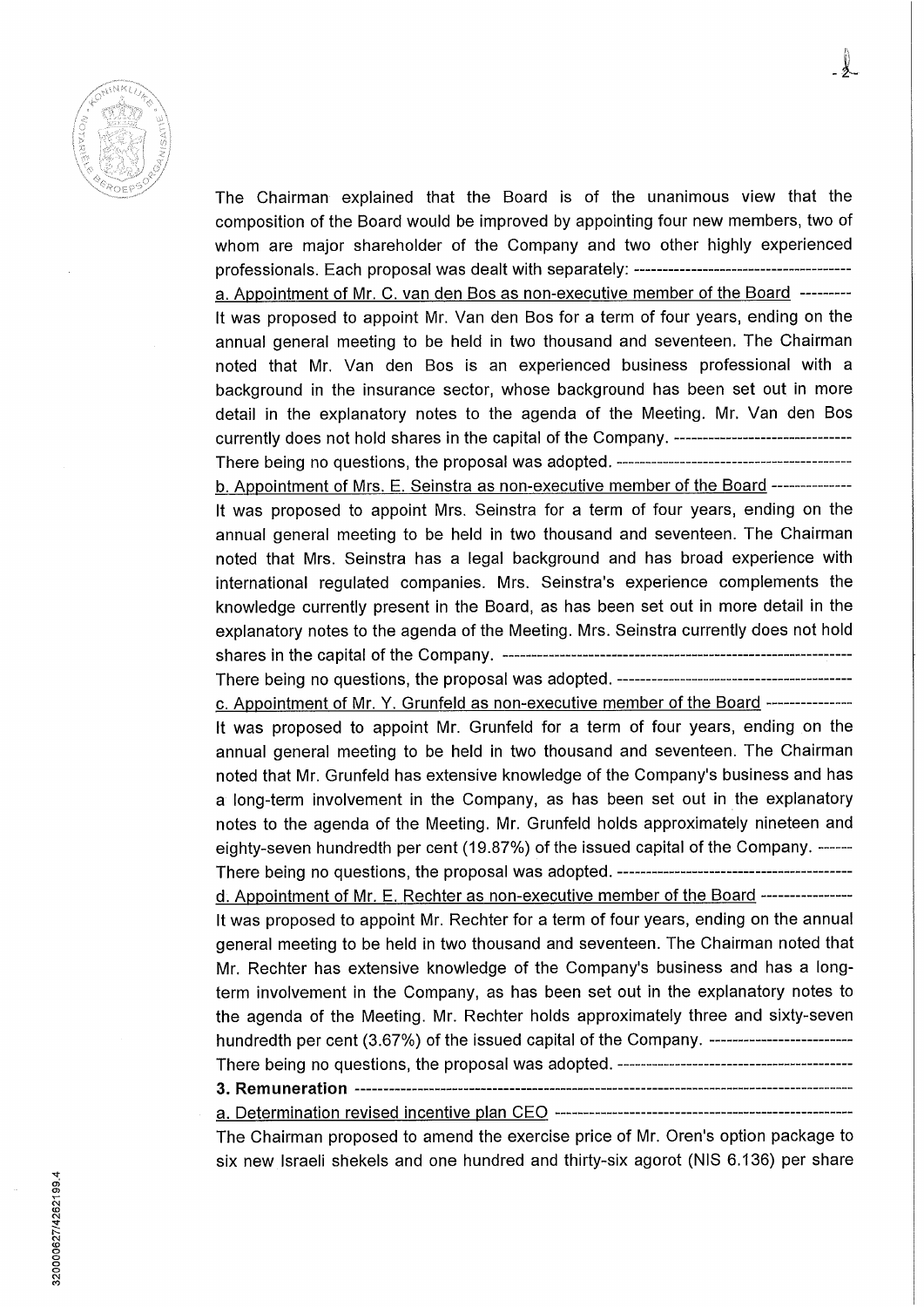

whilst respecting the other terms of the option package approved by the annual shareholders meeting of last May. The Chairman referred to explanatory notes for the reasons for amending the exercise price, and expressed the belief of the Board that a lowered exercise price would provide a genuine incentive for Mr. Oren to create future value for the Company. The Chairman furthermore noted that the share price would have to increase substantialiy for the revised exercise price to start to have genuine value for Mr. Oren. There being no questions, the proposai was adopted. b. Remuneration Mr. C. van den Bos It was proposed, in line with the remuneration of the present non-executive board members, to grant Mr. Van den Bos annual remuneration in the amount of twenty-six thousand Euros for his membership of the Board, and another four thousand Euros for his membership of the audit committee of the Board. There being no questions, the proposai was adopted. c. Remuneration Mr. Y. Grunfeld It was proposed to grant Mr. Grunfeld annual remuneration in the amount of twentysix thousand Euros for his membership of the Board. There being no questions, the proposai was adopted. d. Remuneration Mr. E. Rechter it was proposed to grant Mr. Rechter annual remuneration in the amount of twentysix thousand Euros for his membership of the Board. There being no questions, the proposai was adopted. e. Remuneration Mrs. E. Seinstra It was proposed to grant Mrs. Seinstra annual remuneration in the amount of twentysix thousand Euros for her membership of the Board, and another four thousand Euros for her membership ofthe remuneration, appointment and selection committee ofthe Board. There being no questions, the proposai was adopted. **4. Any other business**  The Chairman invited the attendants of the Meeting to raise other matters, if any. Mr. Stevense of Stichting Rechtsbescherming Beleggers asked whether he had understood correctly from the recent press release of the Company on its reaching an understanding with representatives of the debenture holders that in relation to the financial year two thousand and twelve the Company would not be paying any dividends. —— The Chairman and Mr. Oren explained that no formal agreement has been signed in relation to the debentures yet as, under Israeli rules and regulations, the understanding reached with representatives of the debenture holders is subject to formal approval of the meetings of debenture holders, which meetings have not been held yet. One of the elements of the understanding is that, until repayment or prepayment of the principal repayment of the debentures, which is scheduled to take